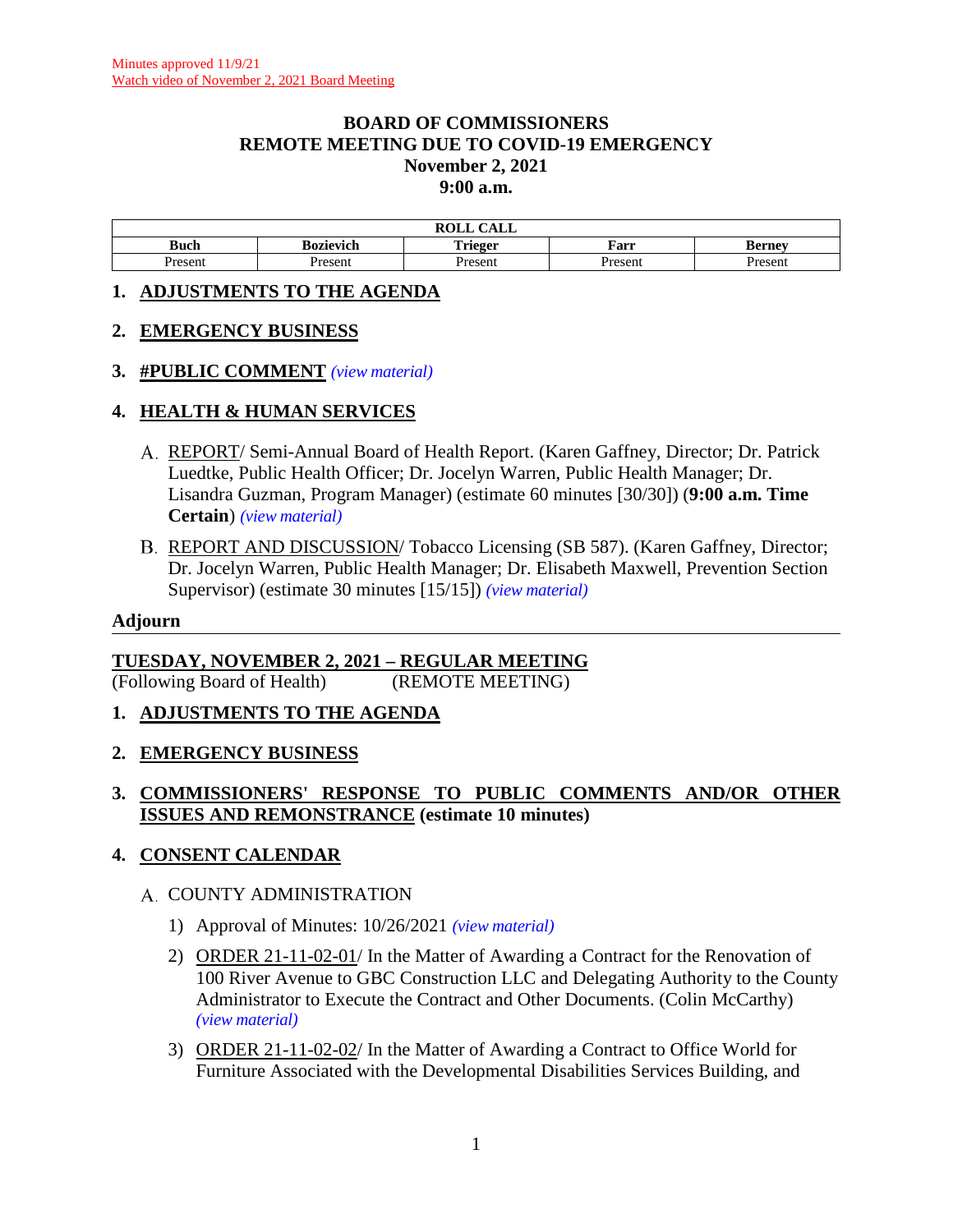Delegating Authority to the County Administrator to Execute the Contract. (Colin McCarthy) *(view [material\)](http://www.lanecountyor.gov/UserFiles/Servers/Server_3585797/File/Government/BCC/2021/2021_AGENDAS/110221agenda/T.4.A.3.pdf)*

| <b>MOTION: Farr</b>            |             | <b>COMMENTS:</b> |
|--------------------------------|-------------|------------------|
| <b>SECOND: Buch</b>            |             |                  |
| VOTE                           |             |                  |
| <b>Name</b>                    | <b>Vote</b> |                  |
| Commissioner Jay Bozievich     | YES.        |                  |
| Commissioner Laurie Trieger    | YES.        |                  |
| <b>Commissioner Pat Farr</b>   | YES         |                  |
| <b>Commissioner Joe Berney</b> | YES         |                  |
| Commissioner Heather Buch      | YES         |                  |

# **5. SHERIFF'S OFFICE**

A. ORDER 21-11-02-03/ In the Matter of Accepting a Community Oriented Policing Services (COPS) Grant to Provide \$200,000 in Funding for Training in De-Escalation Tactics for Law Enforcement Personnel and Delegating Authority to the County Administrator to Sign the Grant Award. (Sheriff Cliff Harrold; Lt. Jason Moore; Sgt. Scott Cleland) (estimate 15 minutes [5/10]) *(view [material\)](http://www.lanecountyor.gov/UserFiles/Servers/Server_3585797/File/Government/BCC/2021/2021_AGENDAS/110221agenda/T.5.A.pdf)*

| <b>MOTION: Farr</b>              |             |
|----------------------------------|-------------|
| <b>SECOND: Buch</b>              |             |
| VOTE                             |             |
| <b>Name</b>                      | <b>Vote</b> |
| Commissioner Jay Bozievich       | <b>YES</b>  |
| Commissioner Laurie Trieger      | <b>YES</b>  |
| Commissioner Pat Farr            | <b>YES</b>  |
| Commissioner Joe Berney          | <b>YES</b>  |
| <b>Commissioner Heather Buch</b> | <b>YES</b>  |

# **6. COUNTY COUNSEL**

- A. Announcements
- **7. EXECUTIVE SESSION as per ORS 192.660** (Remote Meeting)

#### **8. OTHER BUSINESS**

#### **Recess**

## **TUESDAY, NOVEMBER 2, 2021 – REGULAR MEETING**

(1:30 p.m.) (REMOTE MEETING)

## **9. COUNTY ADMINISTRATION**

REPORT/ Legislative Committee Update. (Alex Cuyler, Intergovernmental Relations Manager) (estimate 30 minutes [15/15]) *(view [material\)](http://www.lanecountyor.gov/UserFiles/Servers/Server_3585797/File/Government/BCC/2021/2021_AGENDAS/110221agenda/T.9.A.pdf)*